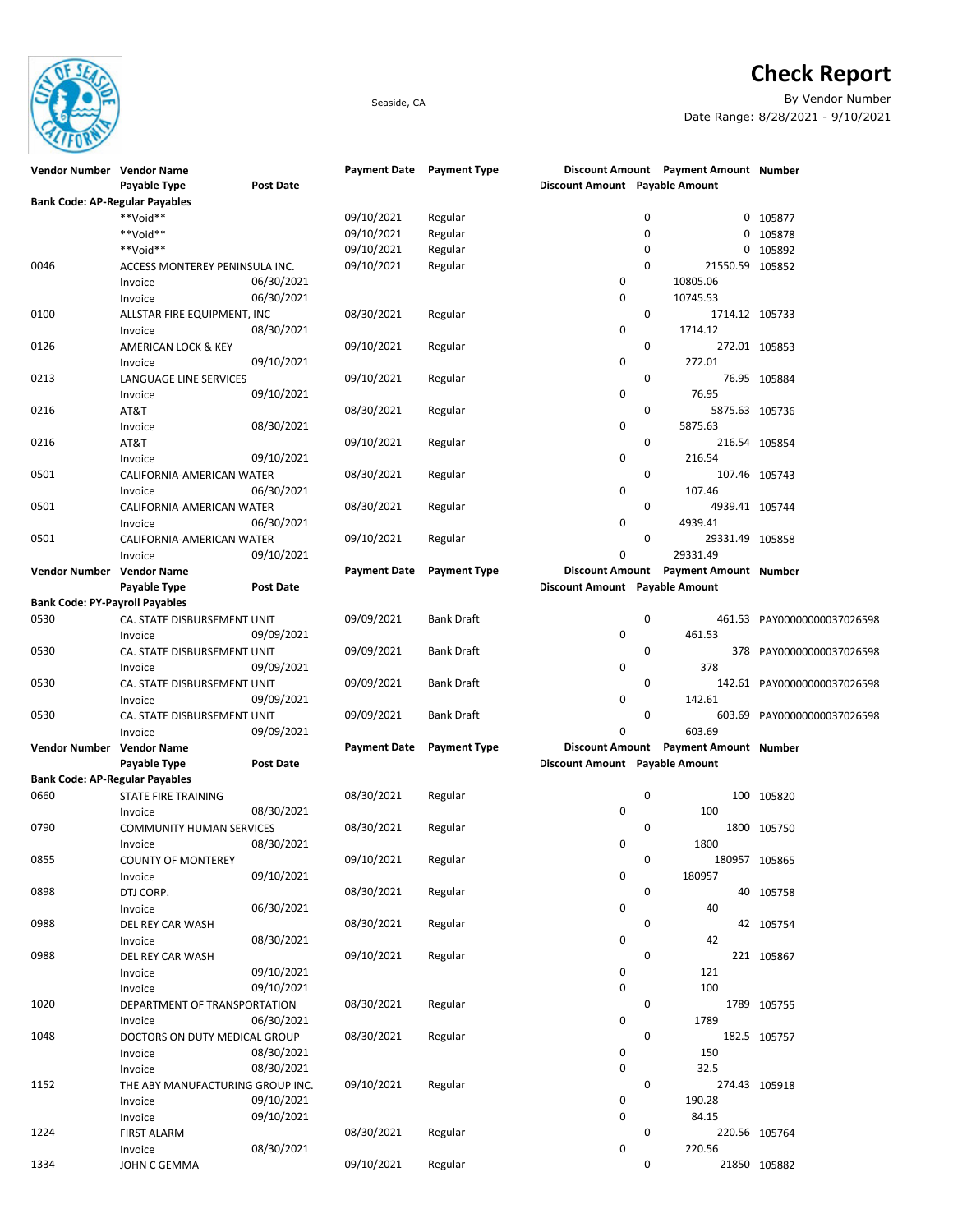|                      | Invoice                          | 09/10/2021       |                     |                     | 0                              |   | 21850                                 |               |
|----------------------|----------------------------------|------------------|---------------------|---------------------|--------------------------------|---|---------------------------------------|---------------|
| 1388                 | W.W.GRAINGER, INC.               |                  | 08/30/2021          | Regular             |                                | 0 | 1233.22 105837                        |               |
|                      |                                  |                  |                     |                     |                                |   |                                       |               |
|                      | Invoice                          | 08/30/2021       |                     |                     | 0                              |   | 974.75                                |               |
|                      | Invoice                          | 08/30/2021       |                     |                     | 0                              |   | 245.09                                |               |
|                      | Invoice                          | 08/30/2021       |                     |                     | 0                              |   | 13.38                                 |               |
|                      |                                  |                  |                     |                     |                                |   |                                       |               |
| 1388                 | W.W.GRAINGER, INC.               |                  | 09/10/2021          | Regular             |                                | 0 |                                       | 660.56 105924 |
|                      | Invoice                          | 06/30/2021       |                     |                     | 0                              |   | 660.56                                |               |
| 1392                 | <b>GRANITE ROCK COMPANY</b>      |                  | 08/30/2021          | Regular             |                                | 0 |                                       | 39.65 105767  |
|                      | Invoice                          | 08/30/2021       |                     |                     | 0                              |   | 39.65                                 |               |
|                      |                                  |                  |                     |                     |                                |   |                                       |               |
| <b>Vendor Number</b> | <b>Vendor Name</b>               |                  | <b>Payment Date</b> | <b>Payment Type</b> |                                |   | Discount Amount Payment Amount Number |               |
|                      | Payable Type                     | <b>Post Date</b> |                     |                     | Discount Amount Payable Amount |   |                                       |               |
| 1561                 | HOME DEPOT CREDIT SERVICES       |                  | 09/10/2021          | Regular             |                                | 0 | 2627.12 105876                        |               |
|                      |                                  |                  |                     |                     |                                |   |                                       |               |
|                      | Invoice                          | 09/10/2021       |                     |                     | 0                              |   | 2.86                                  |               |
|                      | Invoice                          | 09/10/2021       |                     |                     | 0                              |   | 14.42                                 |               |
|                      | Invoice                          | 09/10/2021       |                     |                     | 0                              |   | 7.81                                  |               |
|                      |                                  |                  |                     |                     |                                |   |                                       |               |
|                      | Invoice                          | 09/10/2021       |                     |                     | 0                              |   | 32.13                                 |               |
|                      | Invoice                          | 09/10/2021       |                     |                     | 0                              |   | 59.22                                 |               |
|                      | Invoice                          | 09/10/2021       |                     |                     | 0                              |   | 24.55                                 |               |
|                      |                                  | 09/10/2021       |                     |                     | 0                              |   | 37.1                                  |               |
|                      | Invoice                          |                  |                     |                     |                                |   |                                       |               |
|                      | Invoice                          | 09/10/2021       |                     |                     | 0                              |   | 324.36                                |               |
|                      | Invoice                          | 09/10/2021       |                     |                     | 0                              |   | 150.05                                |               |
|                      | Invoice                          | 09/10/2021       |                     |                     | 0                              |   | 37.54                                 |               |
|                      |                                  |                  |                     |                     |                                |   |                                       |               |
|                      | Invoice                          | 09/10/2021       |                     |                     | 0                              |   | 24.88                                 |               |
|                      | Invoice                          | 09/10/2021       |                     |                     | 0                              |   | 12.73                                 |               |
|                      | Invoice                          | 09/10/2021       |                     |                     | 0                              |   | 16.18                                 |               |
|                      |                                  |                  |                     |                     | 0                              |   |                                       |               |
|                      | Invoice                          | 09/10/2021       |                     |                     |                                |   | 19.63                                 |               |
|                      | Invoice                          | 09/10/2021       |                     |                     | 0                              |   | 54.54                                 |               |
|                      | Invoice                          | 09/10/2021       |                     |                     | 0                              |   | 46.78                                 |               |
|                      | Invoice                          | 09/10/2021       |                     |                     | 0                              |   | 13.68                                 |               |
|                      |                                  |                  |                     |                     |                                |   |                                       |               |
|                      | Invoice                          | 09/10/2021       |                     |                     | 0                              |   | 19.71                                 |               |
|                      | Invoice                          | 09/10/2021       |                     |                     | 0                              |   | 108.18                                |               |
|                      | Invoice                          | 09/10/2021       |                     |                     | 0                              |   | 18.31                                 |               |
|                      |                                  |                  |                     |                     | 0                              |   |                                       |               |
|                      | Invoice                          | 09/10/2021       |                     |                     |                                |   | 19.63                                 |               |
|                      | Invoice                          | 09/10/2021       |                     |                     | 0                              |   | 624.86                                |               |
|                      | Invoice                          | 09/10/2021       |                     |                     | 0                              |   | 31.68                                 |               |
|                      |                                  | 09/10/2021       |                     |                     | 0                              |   | 80.58                                 |               |
|                      | Invoice                          |                  |                     |                     |                                |   |                                       |               |
|                      | Invoice                          | 09/10/2021       |                     |                     | 0                              |   | 14.17                                 |               |
|                      | Invoice                          | 09/10/2021       |                     |                     | 0                              |   | 217.44                                |               |
|                      | Invoice                          | 09/10/2021       |                     |                     | 0                              |   | 26.13                                 |               |
|                      |                                  |                  |                     |                     |                                |   |                                       |               |
|                      | Invoice                          | 09/10/2021       |                     |                     | 0                              |   | 21.23                                 |               |
|                      | Invoice                          | 09/10/2021       |                     |                     | 0                              |   | 108.06                                |               |
|                      | Invoice                          | 09/10/2021       |                     |                     | 0                              |   | 109.34                                |               |
|                      |                                  |                  |                     |                     |                                |   |                                       |               |
|                      | Invoice                          | 09/10/2021       |                     |                     | 0                              |   | 87.61                                 |               |
|                      | Invoice                          | 09/10/2021       |                     |                     | 0                              |   | 217.41                                |               |
|                      | Invoice                          | 09/10/2021       |                     |                     | 0                              |   | 44.32                                 |               |
| 1615                 | ANTHONY J. NOCITA                |                  | 08/30/2021          | Regular             |                                | 0 |                                       | 2000 105734   |
|                      |                                  |                  |                     |                     |                                |   |                                       |               |
|                      | Invoice                          | 08/30/2021       |                     |                     | 0                              |   | 2000                                  |               |
| 1798                 | KELLY-MOORE PAINT COMPANY        |                  | 08/30/2021          | Regular             |                                | 0 |                                       | 192.75 105780 |
|                      | Invoice                          | 06/30/2021       |                     |                     | 0                              |   | 146.49                                |               |
|                      | Invoice                          | 08/30/2021       |                     |                     | 0                              |   | 46.26                                 |               |
|                      |                                  |                  |                     |                     |                                |   |                                       |               |
| 1868                 | <b>KUTAK ROCK LLP</b>            |                  | 08/30/2021          | Regular             |                                | 0 | 9481.85 105782                        |               |
|                      | Invoice                          | 08/30/2021       |                     |                     | 0                              |   | 9481.85                               |               |
| 1868                 | <b>KUTAK ROCK LLP</b>            |                  | 09/02/2021          | Regular             |                                | 0 |                                       | 22140 105843  |
|                      |                                  |                  |                     |                     |                                |   |                                       |               |
|                      | Invoice                          | 06/30/2021       |                     |                     | 0                              |   | 6390                                  |               |
|                      | Invoice                          | 06/30/2021       |                     |                     | 0                              |   | 4545                                  |               |
|                      | Invoice                          | 06/30/2021       |                     |                     | 0                              |   | 7020                                  |               |
|                      |                                  |                  |                     |                     | 0                              |   | 4185                                  |               |
|                      | Invoice                          | 06/30/2021       |                     |                     |                                |   |                                       |               |
| 1971                 | LIEBERT CASSIDY WHITMORE         |                  | 09/10/2021          | Regular             |                                | 0 |                                       | 4723 105885   |
|                      | Invoice                          | 09/10/2021       |                     |                     | 0                              |   | 4723                                  |               |
| 2045                 |                                  |                  | 08/30/2021          | Regular             |                                | 0 |                                       | 55.85 105785  |
|                      | M & S BUILDING SUPPLY, INC       |                  |                     |                     |                                |   |                                       |               |
|                      | Invoice                          | 08/30/2021       |                     |                     | 0                              |   | 55.85                                 |               |
| 2102                 | MARTIN'S IRRIGATION SUPPLY, INC. |                  | 08/30/2021          | Regular             |                                | 0 |                                       | 222.88 105787 |
|                      | Invoice                          | 08/30/2021       |                     |                     | 0                              |   | 145.96                                |               |
|                      |                                  |                  |                     |                     | 0                              |   | 76.92                                 |               |
|                      | Invoice                          | 08/30/2021       |                     |                     |                                |   |                                       |               |
| <b>Vendor Number</b> | <b>Vendor Name</b>               |                  | <b>Payment Date</b> | <b>Payment Type</b> |                                |   | Discount Amount Payment Amount Number |               |
|                      | Payable Type                     | <b>Post Date</b> |                     |                     | Discount Amount Payable Amount |   |                                       |               |
| 2184                 | <b>MISSION LINEN SUPPLY</b>      |                  | 08/30/2021          | Regular             |                                | 0 |                                       | 176.52 105789 |
|                      |                                  |                  |                     |                     |                                |   |                                       |               |
|                      | Invoice                          | 08/30/2021       |                     |                     | 0                              |   | 89.76                                 |               |
|                      | Invoice                          | 08/30/2021       |                     |                     | 0                              |   | 86.76                                 |               |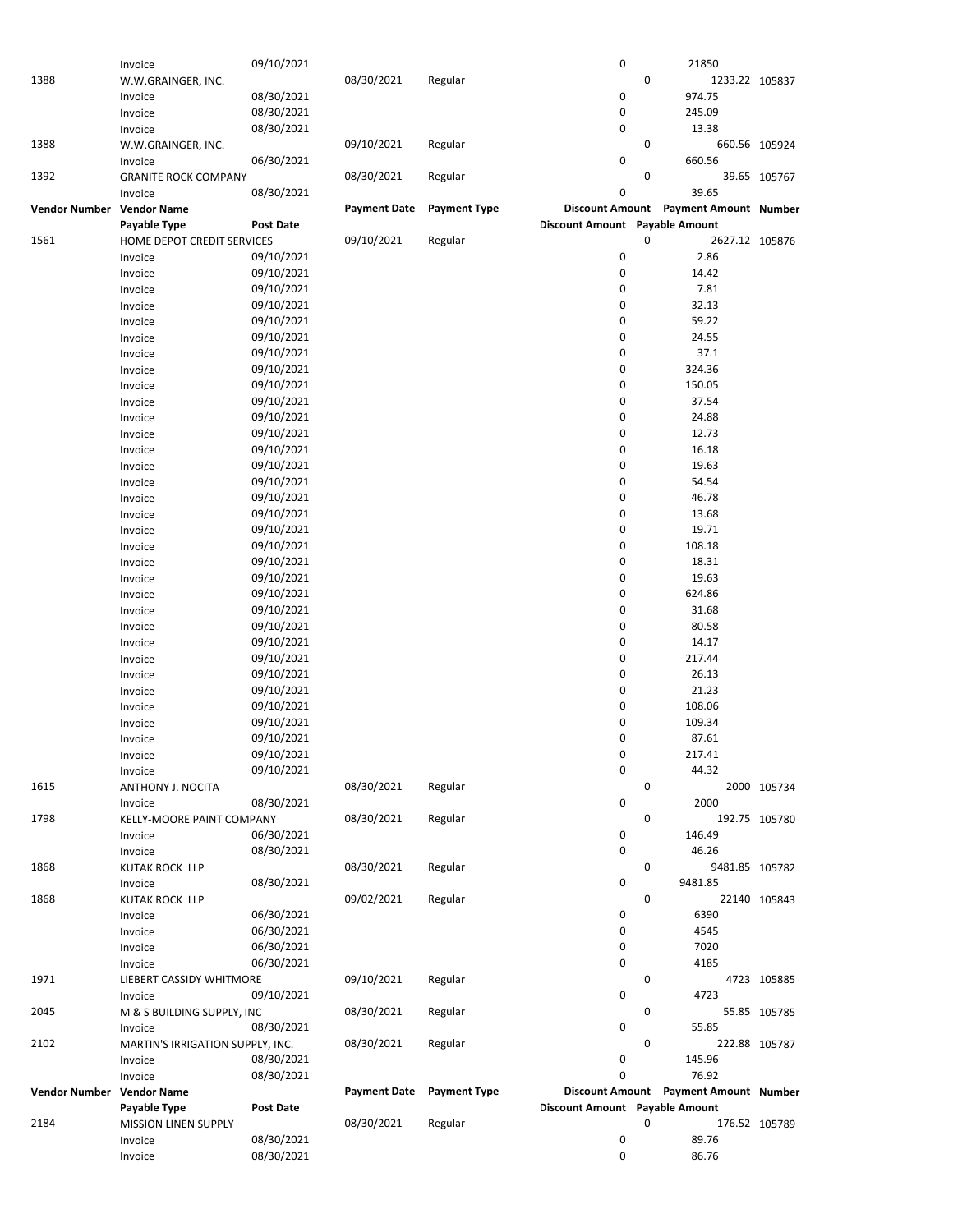| 2186                      | MISSION UNIFORM SERVICE                           |                  | 08/30/2021          | Regular             |                                | 0           | 1530.62 105790                        |               |
|---------------------------|---------------------------------------------------|------------------|---------------------|---------------------|--------------------------------|-------------|---------------------------------------|---------------|
|                           | Invoice                                           | 08/30/2021       |                     |                     | 0                              |             | 430.36                                |               |
|                           | Invoice                                           | 08/30/2021       |                     |                     | 0                              |             | 104.59                                |               |
|                           | Invoice                                           | 08/30/2021       |                     |                     | 0                              |             | 32                                    |               |
|                           | Invoice                                           | 08/30/2021       |                     |                     | 0                              |             | 432.36                                |               |
|                           |                                                   | 08/30/2021       |                     |                     | 0                              |             |                                       |               |
|                           | Invoice                                           |                  |                     |                     |                                |             | 104.59                                |               |
|                           | Invoice                                           | 08/30/2021       |                     |                     | 0                              |             | 143.11                                |               |
|                           | Invoice                                           | 08/30/2021       |                     |                     | 0                              |             | 246.02                                |               |
|                           | Invoice                                           | 08/30/2021       |                     |                     | 0                              |             | 37.59                                 |               |
| 2186                      | <b>MISSION UNIFORM SERVICE</b>                    |                  | 09/10/2021          | Regular             |                                | 0           |                                       | 671.75 105890 |
|                           | Invoice                                           | 09/10/2021       |                     |                     | 0                              |             | 432.36                                |               |
|                           | Invoice                                           | 09/10/2021       |                     |                     | 0                              |             | 104.59                                |               |
|                           | Invoice                                           | 09/10/2021       |                     |                     | 0                              |             | 134.8                                 |               |
| 2205                      |                                                   |                  |                     |                     |                                | 0           | 23061.06 105895                       |               |
|                           | MONTEREY CO. CONVENTION & VISITOR'S BL 09/10/2021 |                  |                     | Regular             |                                |             |                                       |               |
|                           | Invoice                                           | 09/10/2021       |                     |                     | 0                              |             | 23061.06                              |               |
| 2236                      | <b>MBS BUSINESS SYSTEMS</b>                       |                  | 09/10/2021          | Regular             |                                | 0           |                                       | 377.44 105888 |
|                           | Invoice                                           | 09/10/2021       |                     |                     | 0                              |             | 270.08                                |               |
|                           | Invoice                                           | 09/10/2021       |                     |                     | 0                              |             | 107.36                                |               |
| 2238                      | MONTEREY BAY PEST CONTROL                         |                  | 08/30/2021          | Regular             |                                | $\mathbf 0$ |                                       | 227 105792    |
|                           | Invoice                                           | 08/30/2021       |                     |                     | 0                              |             | 62                                    |               |
|                           | Invoice                                           | 08/30/2021       |                     |                     | 0                              |             | 100                                   |               |
|                           | Invoice                                           | 08/30/2021       |                     |                     | 0                              |             | 65                                    |               |
| 2238                      |                                                   |                  | 09/10/2021          | Regular             |                                | 0           |                                       |               |
|                           | MONTEREY BAY PEST CONTROL                         |                  |                     |                     |                                |             |                                       | 150 105894    |
|                           | Invoice                                           | 09/10/2021       |                     |                     | 0                              |             | 90                                    |               |
|                           | Invoice                                           | 09/10/2021       |                     |                     | $\mathbf 0$                    |             | 60                                    |               |
| 2273                      | MONTEREY COUNTY HEALTH DEPT                       |                  | 08/30/2021          | Regular             |                                | $\mathbf 0$ |                                       | 982 105795    |
|                           | Invoice                                           | 08/30/2021       |                     |                     | 0                              |             | 982                                   |               |
| 2279                      | COUNTY OF MONTEREY IT DEPT.                       |                  | 09/02/2021          | Regular             |                                | 0           | 5735.67 105841                        |               |
|                           | Invoice                                           | 06/30/2021       |                     |                     | 0                              |             | 4493.67                               |               |
|                           | Invoice                                           | 06/30/2021       |                     |                     | 0                              |             | 1242                                  |               |
| 2328                      | <b>WALLACE GROUP</b>                              |                  | 08/30/2021          | Regular             |                                | $\mathbf 0$ | 15245.75 105838                       |               |
|                           |                                                   |                  |                     |                     |                                |             |                                       |               |
|                           | Invoice                                           | 06/30/2021       |                     |                     | 0                              |             | 131.25                                |               |
|                           | Invoice                                           | 06/30/2021       |                     |                     | 0                              |             | 3587.5                                |               |
|                           | Invoice                                           | 06/30/2021       |                     |                     | 0                              |             | 2717                                  |               |
|                           | Invoice                                           | 06/30/2021       |                     |                     | 0                              |             | 4222.5                                |               |
|                           | Invoice                                           | 06/30/2021       |                     |                     | 0                              |             | 4587.5                                |               |
| 2328                      | <b>WALLACE GROUP</b>                              |                  | 09/02/2021          | Regular             |                                | 0           | 1057.25 105850                        |               |
|                           | Invoice                                           | 06/30/2021       |                     |                     | 0                              |             | 1057.25                               |               |
| 2328                      | <b>WALLACE GROUP</b>                              |                  | 09/10/2021          | Regular             |                                | 0           |                                       | 421.25 105925 |
|                           |                                                   |                  |                     |                     |                                |             |                                       |               |
|                           | Invoice                                           | 09/10/2021       |                     |                     | 0                              |             | 421.25                                |               |
| 2338                      | MONTEREY PENINSULA WATER MGMT DISTF 08/30/2021    |                  |                     | Regular             |                                | 0           |                                       | 1887 105797   |
|                           | Invoice                                           | 06/30/2021       |                     |                     | 0                              |             | 1393                                  |               |
|                           | Invoice                                           | 06/30/2021       |                     |                     | 0                              |             | 494                                   |               |
| 2338                      | MONTEREY PENINSULA WATER MGMT DISTF 09/10/2021    |                  |                     | Regular             |                                | 0           | 6778.91 105897                        |               |
|                           | Invoice                                           | 09/10/2021       |                     |                     | 0                              |             | 6778.91                               |               |
| Vendor Number Vendor Name |                                                   |                  | <b>Payment Date</b> | <b>Payment Type</b> |                                |             | Discount Amount Payment Amount Number |               |
|                           | Payable Type                                      | <b>Post Date</b> |                     |                     | Discount Amount Payable Amount |             |                                       |               |
| 2351                      | <b>HICKS &amp; HORNELL</b>                        |                  | 08/30/2021          | Regular             |                                | 0           | 2670.21 105773                        |               |
|                           |                                                   | 08/30/2021       |                     |                     |                                |             | 1179.71                               |               |
|                           | Invoice                                           |                  |                     |                     | 0                              |             |                                       |               |
|                           | Invoice                                           | 08/30/2021       |                     |                     | 0                              |             | 125.46                                |               |
|                           | Invoice                                           | 08/30/2021       |                     |                     | 0                              |             | 1047.02                               |               |
|                           | Invoice                                           | 08/30/2021       |                     |                     | 0                              |             | 47.68                                 |               |
|                           | Invoice                                           | 08/30/2021       |                     |                     | 0                              |             | 144.88                                |               |
|                           | Invoice                                           | 08/30/2021       |                     |                     | 0                              |             | 79.95                                 |               |
|                           | Invoice                                           | 08/30/2021       |                     |                     | 0                              |             | 45.51                                 |               |
| 2369                      | <b>BARBARA MORRISON</b>                           |                  | 09/10/2021          | Regular             |                                | 0           |                                       | 1200 105855   |
|                           |                                                   | 09/10/2021       |                     |                     | 0                              |             | 1200                                  |               |
|                           | Invoice                                           |                  |                     |                     |                                |             |                                       |               |
| 2426                      | McDONALD REFRIGERATION INC                        |                  | 08/30/2021          | Regular             |                                | 0           |                                       | 277.85 105788 |
|                           | Invoice                                           | 08/30/2021       |                     |                     | 0                              |             | 277.85                                |               |
| 2652                      | PACIFIC GAS & ELECTRIC                            |                  | 08/30/2021          | Regular             |                                | 0           | 5922.41 105800                        |               |
|                           | Invoice                                           | 08/30/2021       |                     |                     | 0                              |             | 5922.41                               |               |
| 2652                      | PACIFIC GAS & ELECTRIC                            |                  | 08/30/2021          | Regular             |                                | 0           | 2341.82 105801                        |               |
|                           | Invoice                                           | 06/30/2021       |                     |                     | 0                              |             | 2341.82                               |               |
| 2652                      |                                                   |                  |                     |                     |                                |             |                                       |               |
|                           |                                                   |                  |                     |                     |                                | 0           |                                       |               |
|                           | PACIFIC GAS & ELECTRIC                            |                  | 08/30/2021          | Regular             |                                |             | 121.97 105802                         |               |
|                           | Invoice                                           | 08/30/2021       |                     |                     | 0                              |             | 121.97                                |               |
| 2652                      | PACIFIC GAS & ELECTRIC                            |                  | 08/30/2021          | Regular             |                                | 0           |                                       | 41.77 105803  |
|                           | Invoice                                           | 08/30/2021       |                     |                     | 0                              |             | 41.77                                 |               |
| 2652                      | PACIFIC GAS & ELECTRIC<br>Invoice                 | 08/30/2021       | 08/30/2021          | Regular             | 0                              | 0           | 177.15                                | 177.15 105804 |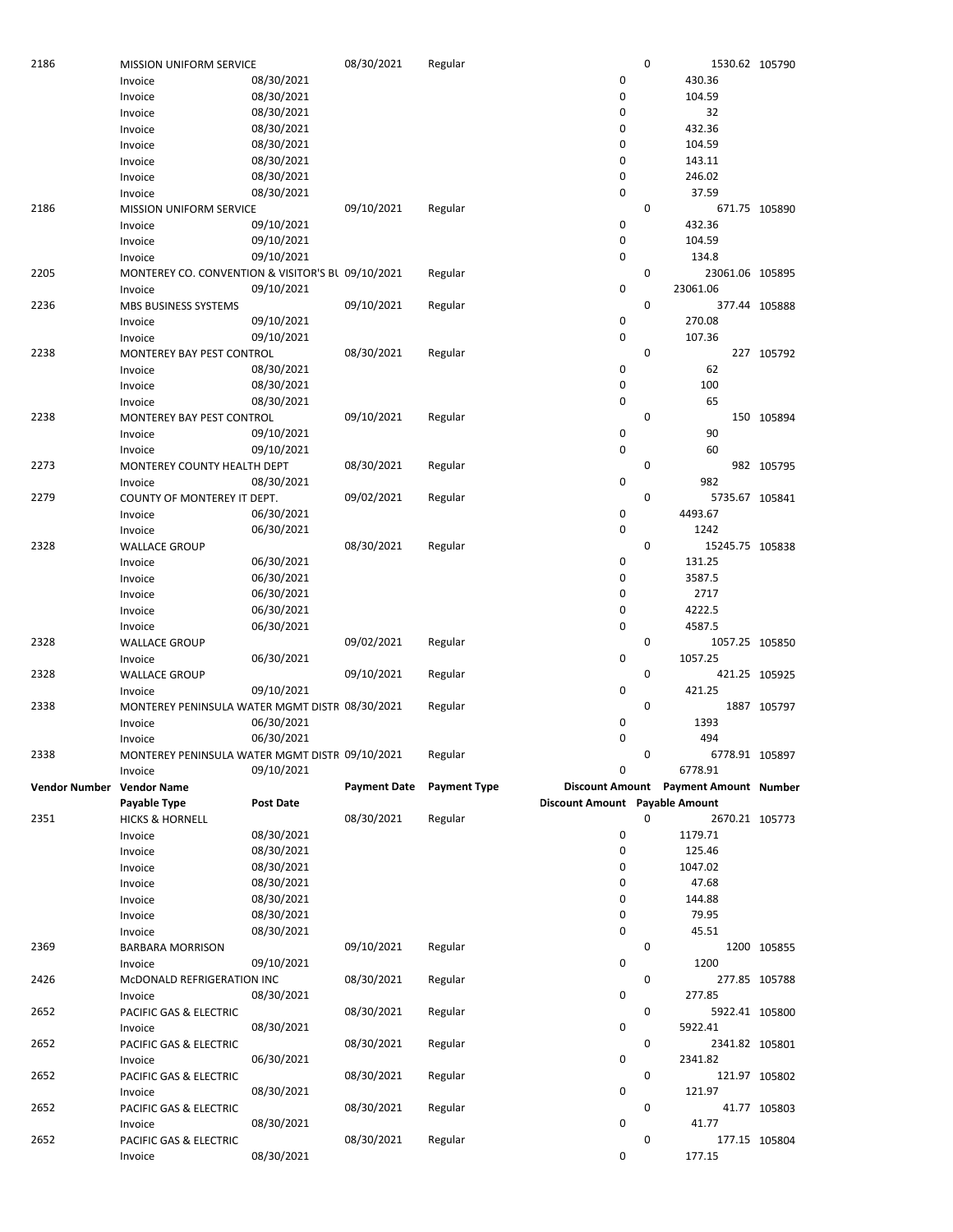| 2666                                  | PACIFIC TRUCK PARTS, INC.                          |                  | 08/30/2021                       | Regular             |                                | 0 |                                       | 109.17 105805   |
|---------------------------------------|----------------------------------------------------|------------------|----------------------------------|---------------------|--------------------------------|---|---------------------------------------|-----------------|
|                                       | Invoice                                            | 08/30/2021       |                                  |                     | 0                              |   | 109.17                                |                 |
| 2720                                  | OWEN EQUIPMENT COMPANY                             |                  | 08/30/2021                       | Regular             |                                | 0 |                                       | 432.77 105799   |
|                                       | Invoice                                            | 08/30/2021       |                                  |                     | 0                              |   | 345.51                                |                 |
|                                       | Invoice                                            | 08/30/2021       |                                  |                     | 0                              |   | 87.26                                 |                 |
| 2746                                  | PENINSULA POOL SERVICE & SUPPLY INC.               |                  | 08/30/2021                       | Regular             |                                | 0 |                                       | 53.5 105808     |
|                                       | Invoice                                            | 08/30/2021       |                                  |                     | 0                              |   | 53.5                                  |                 |
| 2816                                  | PLUG & PAY TECHNOLOGIES, INC.                      |                  | 09/10/2021                       | Regular             |                                | 0 |                                       | 30 105901       |
|                                       | Invoice                                            | 09/10/2021       |                                  |                     | 0                              |   | 15                                    |                 |
|                                       |                                                    |                  |                                  |                     | 0                              |   |                                       |                 |
|                                       | Invoice                                            | 09/10/2021       |                                  |                     |                                |   | 15                                    |                 |
| <b>Vendor Number</b>                  | <b>Vendor Name</b>                                 |                  | <b>Payment Date</b>              | <b>Payment Type</b> |                                |   | Discount Amount Payment Amount Number |                 |
|                                       | Payable Type                                       | Post Date        |                                  |                     | Discount Amount Payable Amount |   |                                       |                 |
| 2849                                  | PREMIUM AUTO PARTS                                 |                  | 09/10/2021                       | Regular             |                                | 0 |                                       | 571.47 105902   |
|                                       | Invoice                                            | 09/10/2021       |                                  |                     | 0                              |   | 40.38                                 |                 |
|                                       | Invoice                                            | 09/10/2021       |                                  |                     | 0                              |   | 34.1                                  |                 |
|                                       | Invoice                                            | 09/10/2021       |                                  |                     | 0                              |   | 187.65                                |                 |
|                                       | Invoice                                            | 09/10/2021       |                                  |                     | 0                              |   | 3.41                                  |                 |
|                                       |                                                    | 09/10/2021       |                                  |                     | 0                              |   | 63.38                                 |                 |
|                                       | Invoice                                            |                  |                                  |                     |                                |   |                                       |                 |
|                                       | Invoice                                            | 09/10/2021       |                                  |                     | 0                              |   | 37.06                                 |                 |
|                                       | Invoice                                            | 09/10/2021       |                                  |                     | 0                              |   | 19.59                                 |                 |
|                                       | Invoice                                            | 09/10/2021       |                                  |                     | 0                              |   | 12.35                                 |                 |
|                                       | Invoice                                            | 09/10/2021       |                                  |                     | 0                              |   | 21.51                                 |                 |
|                                       | Invoice                                            | 09/10/2021       |                                  |                     | 0                              |   | 7.49                                  |                 |
|                                       | Invoice                                            | 09/10/2021       |                                  |                     | 0                              |   | 11.46                                 |                 |
|                                       | Invoice                                            | 09/10/2021       |                                  |                     | 0                              |   | 59.46                                 |                 |
|                                       | Invoice                                            | 09/10/2021       |                                  |                     | 0                              |   | 9.04                                  |                 |
|                                       | Invoice                                            | 09/10/2021       |                                  |                     | 0                              |   | 58.84                                 |                 |
|                                       |                                                    |                  |                                  |                     | O                              |   | 5.75                                  |                 |
|                                       | Invoice                                            | 09/10/2021       |                                  |                     |                                |   |                                       |                 |
| Vendor Number Vendor Name             |                                                    |                  | <b>Payment Date</b> Payment Type |                     |                                |   | Discount Amount Payment Amount Number |                 |
|                                       | Payable Type                                       | <b>Post Date</b> |                                  |                     | Discount Amount Payable Amount |   |                                       |                 |
| <b>Bank Code: PY-Payroll Payables</b> |                                                    |                  |                                  |                     |                                |   |                                       |                 |
| 2877                                  | PUBLIC EMPLOYEES' RETIREMENT SYSTEM                |                  | 09/03/2021                       | <b>Bank Draft</b>   |                                | 0 |                                       | 2450 1001916702 |
|                                       | Invoice                                            | 08/18/2021       |                                  |                     | 0                              |   | 2450                                  |                 |
| Vendor Number Vendor Name             |                                                    |                  | <b>Payment Date</b>              | <b>Payment Type</b> |                                |   | Discount Amount Payment Amount Number |                 |
|                                       | Payable Type                                       | <b>Post Date</b> |                                  |                     | Discount Amount Payable Amount |   |                                       |                 |
| <b>Bank Code: AP-Regular Payables</b> |                                                    |                  |                                  |                     |                                |   |                                       |                 |
| 2932                                  | DISASTER KLEENUP SPECIALISTS                       |                  | 08/30/2021                       | Regular             |                                | 0 | 2889.54 105756                        |                 |
|                                       |                                                    | 08/30/2021       |                                  |                     | 0                              |   | 1444.77                               |                 |
|                                       | Invoice                                            |                  |                                  |                     |                                |   |                                       |                 |
|                                       | Invoice                                            | 08/30/2021       |                                  |                     | 0                              |   | 1444.77                               |                 |
| 2932                                  | DISASTER KLEENUP SPECIALISTS                       |                  | 09/10/2021                       | Regular             |                                | 0 | 18368.55 105869                       |                 |
|                                       | Invoice                                            | 09/10/2021       |                                  |                     | 0                              |   | 1618.2                                |                 |
|                                       | Invoice                                            | 09/10/2021       |                                  |                     | 0                              |   | 16750.35                              |                 |
| 2946                                  | BECK'S SHOE STORE, INC                             |                  | 08/30/2021                       | Regular             |                                | 0 |                                       | 500.18 105740   |
|                                       | Invoice                                            | 08/30/2021       |                                  |                     | 0                              |   | 250                                   |                 |
|                                       | Invoice                                            | 08/30/2021       |                                  |                     | 0                              |   | 250.18                                |                 |
| 3016                                  | ROSS RECREATION EQUIPMENT INC.                     |                  | 09/02/2021                       | Regular             |                                | 0 | 3439.57 105847                        |                 |
|                                       | Invoice                                            | 06/30/2021       |                                  |                     | 0                              |   | 3439.57                               |                 |
| 3124                                  |                                                    |                  |                                  |                     |                                | 0 |                                       |                 |
|                                       | PAMELA JEAN SCHOLZ                                 |                  | 08/30/2021                       | Regular             |                                |   |                                       | 75 105806       |
|                                       | Invoice                                            | 08/30/2021       |                                  |                     | 0                              |   | 75                                    |                 |
| 3154                                  | GREEN VALLEY LANSCAPE INC.                         |                  | 08/30/2021                       | Regular             |                                | 0 |                                       | 98.25 105768    |
|                                       | Invoice                                            | 08/30/2021       |                                  |                     | 0                              |   | 98.25                                 |                 |
| 3154                                  | GREEN VALLEY LANSCAPE INC.                         |                  | 09/10/2021                       | Regular             |                                | 0 |                                       | 34.95 105872    |
|                                       | Invoice                                            | 09/10/2021       |                                  |                     | 0                              |   | 34.95                                 |                 |
| 3211                                  | SHERWIN-WILLIAMS CO.                               |                  | 08/30/2021                       | Regular             |                                | 0 |                                       | 212.71 105815   |
|                                       | Invoice                                            | 08/30/2021       |                                  |                     | 0                              |   | 212.71                                |                 |
| 3244                                  | SLAKEY BROTHERS INC.                               |                  | 08/30/2021                       | Regular             |                                | 0 |                                       | 86.29 105817    |
|                                       | Invoice                                            | 08/30/2021       |                                  |                     | 0                              |   | 86.29                                 |                 |
| 3290                                  |                                                    |                  |                                  |                     |                                | 0 |                                       |                 |
|                                       | SOCIETY FOR THE PREVENTION OF CRUELTY 1 08/30/2021 |                  |                                  | Regular             |                                |   |                                       | 3607 105818     |
|                                       | Invoice                                            | 06/30/2021       |                                  |                     | 0                              |   | 489                                   |                 |
|                                       | Invoice                                            | 06/30/2021       |                                  |                     | 0                              |   | 326                                   |                 |
|                                       | Invoice                                            | 06/30/2021       |                                  |                     | 0                              |   | 489                                   |                 |
|                                       | Invoice                                            | 06/30/2021       |                                  |                     | 0                              |   | 815                                   |                 |
|                                       | Invoice                                            | 06/30/2021       |                                  |                     | 0                              |   | 326                                   |                 |
|                                       | Invoice                                            | 08/30/2021       |                                  |                     | 0                              |   | 830                                   |                 |
|                                       | Invoice                                            | 08/30/2021       |                                  |                     | 0                              |   | 332                                   |                 |
| 3290                                  | SOCIETY FOR THE PREVENTION OF CRUELTY 1 09/10/2021 |                  |                                  | Regular             |                                | 0 |                                       | 5312 105915     |
|                                       | Invoice                                            | 09/10/2021       |                                  |                     | 0                              |   | 5312                                  |                 |
| 3319                                  | STAPLES ADVANTAGE                                  |                  | 08/30/2021                       | Regular             |                                | 0 | 1094.79 105819                        |                 |
|                                       |                                                    | 08/30/2021       |                                  |                     |                                |   | 24.57                                 |                 |
|                                       | Invoice                                            |                  |                                  |                     | 0                              |   |                                       |                 |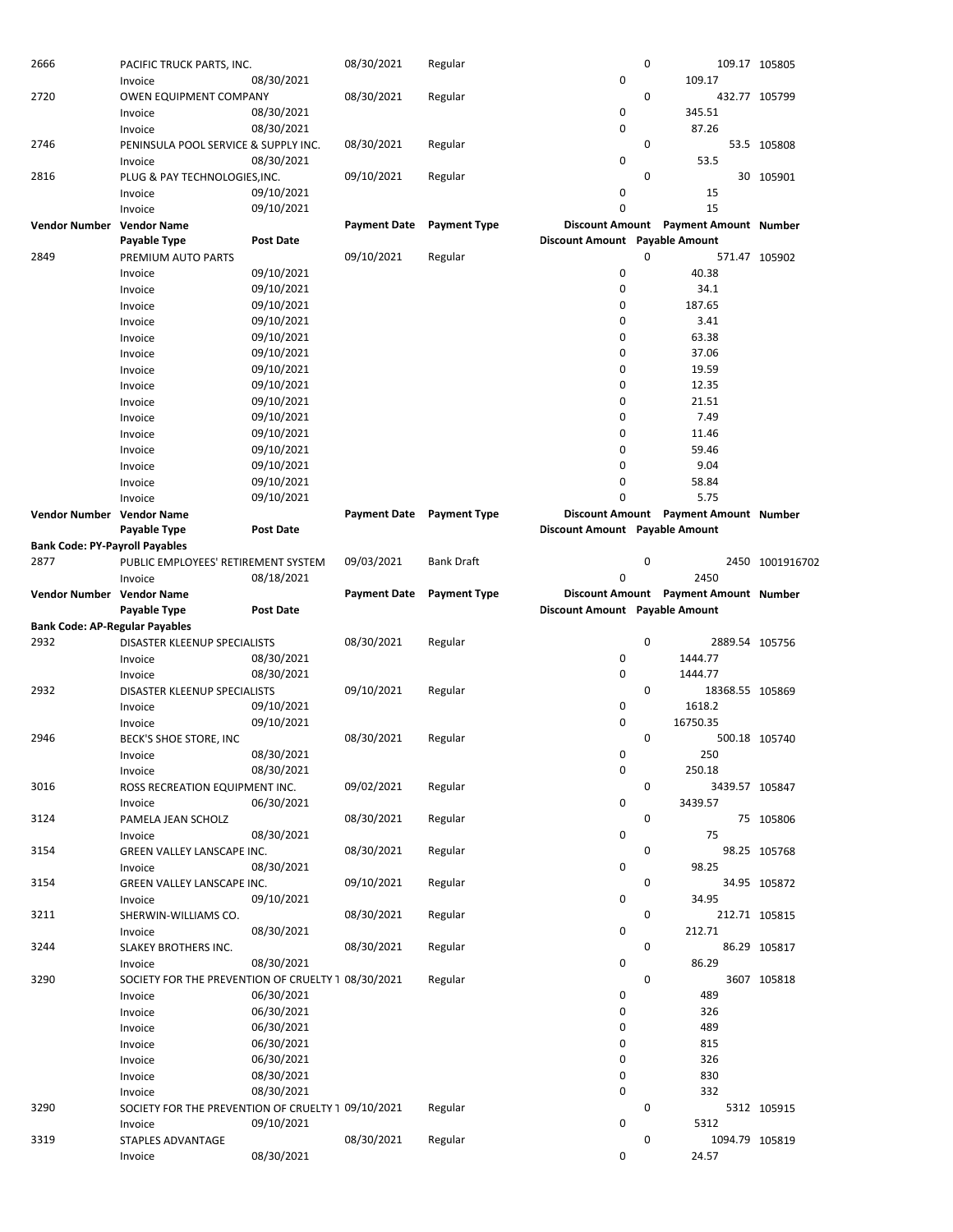|                           | Invoice                         | 08/30/2021       |                     |                     | 0                              |             | 74.48                                 |               |
|---------------------------|---------------------------------|------------------|---------------------|---------------------|--------------------------------|-------------|---------------------------------------|---------------|
|                           | Invoice                         | 08/30/2021       |                     |                     | 0                              |             | 78.54                                 |               |
|                           | Invoice                         | 08/30/2021       |                     |                     | 0                              |             | 122.48                                |               |
|                           | Invoice                         | 08/30/2021       |                     |                     | 0                              |             | 736.76                                |               |
|                           | Invoice                         | 08/30/2021       |                     |                     | 0                              |             | 48.59                                 |               |
|                           | Invoice                         | 08/30/2021       |                     |                     | 0                              |             | 9.37                                  |               |
| 3319                      | STAPLES ADVANTAGE               |                  | 09/10/2021          | Regular             |                                | 0           |                                       | 555.45 105917 |
|                           | Invoice                         | 09/10/2021       |                     |                     | 0                              |             | 72.09                                 |               |
|                           | Invoice                         | 09/10/2021       |                     |                     | 0                              |             | 7.64                                  |               |
|                           | Invoice                         | 09/10/2021       |                     |                     | 0                              |             | 80.27                                 |               |
|                           | Invoice                         | 09/10/2021       |                     |                     | 0                              |             | 44.78                                 |               |
|                           | Invoice                         | 09/10/2021       |                     |                     | 0                              |             | 108.16                                |               |
|                           | Invoice                         | 09/10/2021       |                     |                     | 0                              |             | 185.71                                |               |
|                           | Invoice                         | 09/10/2021       |                     |                     | 0                              |             | 56.8                                  |               |
| 3386                      | SUNBAY RESORT ASSOCIATES, LLC   |                  | 08/30/2021          | Regular             |                                | 0           |                                       | 3300 105824   |
|                           | Invoice                         | 08/30/2021       |                     |                     | 0                              |             | 3300                                  |               |
| Vendor Number Vendor Name |                                 |                  | <b>Payment Date</b> | <b>Payment Type</b> |                                |             | Discount Amount Payment Amount Number |               |
|                           | Payable Type                    | <b>Post Date</b> |                     |                     | Discount Amount Payable Amount |             |                                       |               |
| 3515                      | TRI-COUNTY FIRE PROTECTION      |                  | 08/30/2021          | Regular             |                                | 0           |                                       | 186.3 105828  |
|                           |                                 | 08/30/2021       |                     |                     | 0                              |             | 186.3                                 |               |
|                           | Invoice                         |                  |                     |                     |                                | $\mathbf 0$ |                                       |               |
| 3574                      | U.S. BANK-CALCARD               |                  | 08/30/2021          | Regular             |                                |             | 55763.87 105831                       |               |
|                           | Invoice                         | 06/30/2021       |                     |                     | 0                              |             | 14718.75                              |               |
|                           | Invoice                         | 08/27/2021       |                     |                     | 0                              |             | 41045.12                              |               |
| 3851                      | BOUND TREE MEDICAL, LLC         |                  | 08/30/2021          | Regular             |                                | 0           | 2814.09 105741                        |               |
|                           | Invoice                         | 08/30/2021       |                     |                     | 0                              |             | 2104.44                               |               |
|                           | Invoice                         | 08/30/2021       |                     |                     | 0                              |             | 319.08                                |               |
|                           | Invoice                         | 08/30/2021       |                     |                     | 0                              |             | 390.57                                |               |
| 4106                      | BAY REPROGRAPHIC & SUPPLY, INC. |                  | 08/30/2021          | Regular             |                                | 0           |                                       | 394.83 105738 |
|                           | Invoice                         | 08/30/2021       |                     |                     | 0                              |             | 394.83                                |               |
| 4106                      | BAY REPROGRAPHIC & SUPPLY, INC. |                  | 09/10/2021          | Regular             |                                | 0           |                                       | 406.08 105856 |
|                           | Invoice                         | 09/10/2021       |                     |                     | 0                              |             | 406.08                                |               |
| 4222                      | HARRIS & ASSOCIATES, INC.       |                  | 08/30/2021          | Regular             |                                | $\mathbf 0$ | 47187.42 105771                       |               |
|                           |                                 | 08/30/2021       |                     |                     | 0                              |             | 47187.42                              |               |
| 4222                      | Invoice                         |                  |                     |                     |                                | $\mathbf 0$ | 10058.75 105873                       |               |
|                           | HARRIS & ASSOCIATES, INC.       |                  | 09/10/2021          | Regular             |                                |             |                                       |               |
|                           | Invoice                         | 09/10/2021       |                     |                     | 0                              |             | 1966.25                               |               |
|                           | Invoice                         | 09/10/2021       |                     |                     | 0                              |             | 8092.5                                |               |
| 4422                      | LEHR AUTO ELECTRIC              |                  | 08/30/2021          | Regular             |                                | 0           |                                       | 332.65 105783 |
|                           | Invoice                         | 08/30/2021       |                     |                     | 0                              |             | 332.65                                |               |
| 4425                      | MONTEREY AUTO SUPPLY, INC.      |                  | 09/10/2021          | Regular             |                                | $\mathbf 0$ |                                       | 1110.8 105891 |
|                           | Invoice                         | 09/10/2021       |                     |                     | 0                              |             | 273.13                                |               |
|                           | Invoice                         | 09/10/2021       |                     |                     | 0                              |             | 13.18                                 |               |
|                           | Invoice                         | 09/10/2021       |                     |                     | 0                              |             | 13.18                                 |               |
|                           | Invoice                         | 09/10/2021       |                     |                     | 0                              |             | 319.6                                 |               |
|                           | Invoice                         | 09/10/2021       |                     |                     | 0                              |             | 106.8                                 |               |
|                           | Invoice                         | 09/10/2021       |                     |                     | 0                              |             | 26.53                                 |               |
|                           | Credit Memo                     | 08/02/2021       |                     |                     | 0                              |             | $-319.6$                              |               |
|                           | Invoice                         | 09/10/2021       |                     |                     | 0                              |             | 20.03                                 |               |
|                           | Invoice                         | 09/10/2021       |                     |                     | 0                              |             | 26.53                                 |               |
|                           | Invoice                         | 09/10/2021       |                     |                     | 0                              |             | 21.51                                 |               |
|                           |                                 |                  |                     |                     | 0                              |             | 26.53                                 |               |
|                           | Invoice                         | 09/10/2021       |                     |                     |                                |             |                                       |               |
|                           | Invoice                         | 09/10/2021       |                     |                     | 0                              |             | 4.37                                  |               |
|                           | Invoice                         | 09/10/2021       |                     |                     | 0                              |             | 15.67                                 |               |
|                           | Invoice                         | 09/10/2021       |                     |                     | 0                              |             | 151.5                                 |               |
|                           | Invoice                         | 09/10/2021       |                     |                     | 0                              |             | 180.71                                |               |
|                           | Invoice                         | 09/10/2021       |                     |                     | 0                              |             | 73.09                                 |               |
|                           | Invoice                         | 09/10/2021       |                     |                     | 0                              |             | 21.52                                 |               |
|                           | Invoice                         | 09/10/2021       |                     |                     | 0                              |             | 6.94                                  |               |
|                           | Invoice                         | 09/10/2021       |                     |                     | 0                              |             | 80                                    |               |
|                           | Invoice                         | 09/10/2021       |                     |                     | 0                              |             | 32.88                                 |               |
|                           | Invoice                         | 09/10/2021       |                     |                     | 0                              |             | 16.7                                  |               |
| 4487                      | PTS COMMUNICATIONS              |                  | 09/10/2021          | Regular             |                                | 0           |                                       | 131 105903    |
|                           | Invoice                         | 09/10/2021       |                     |                     | 0                              |             | 103                                   |               |
|                           | Invoice                         | 09/10/2021       |                     |                     | 0                              |             | 28                                    |               |
| 4892                      | <b>EDGES ELECTRICAL GROUP</b>   |                  | 08/30/2021          | Regular             |                                | 0           |                                       | 249.91 105760 |
|                           |                                 | 08/30/2021       |                     |                     | 0                              |             | 85.51                                 |               |
|                           | Invoice                         |                  |                     |                     | 0                              |             | 82.2                                  |               |
|                           | Invoice                         | 08/30/2021       |                     |                     |                                |             |                                       |               |
|                           | Invoice                         | 08/30/2021       |                     |                     | 0                              |             | 82.2                                  |               |
| Vendor Number Vendor Name |                                 |                  | <b>Payment Date</b> | <b>Payment Type</b> |                                |             | Discount Amount Payment Amount Number |               |
|                           | Payable Type                    | Post Date        |                     |                     | Discount Amount Payable Amount |             |                                       |               |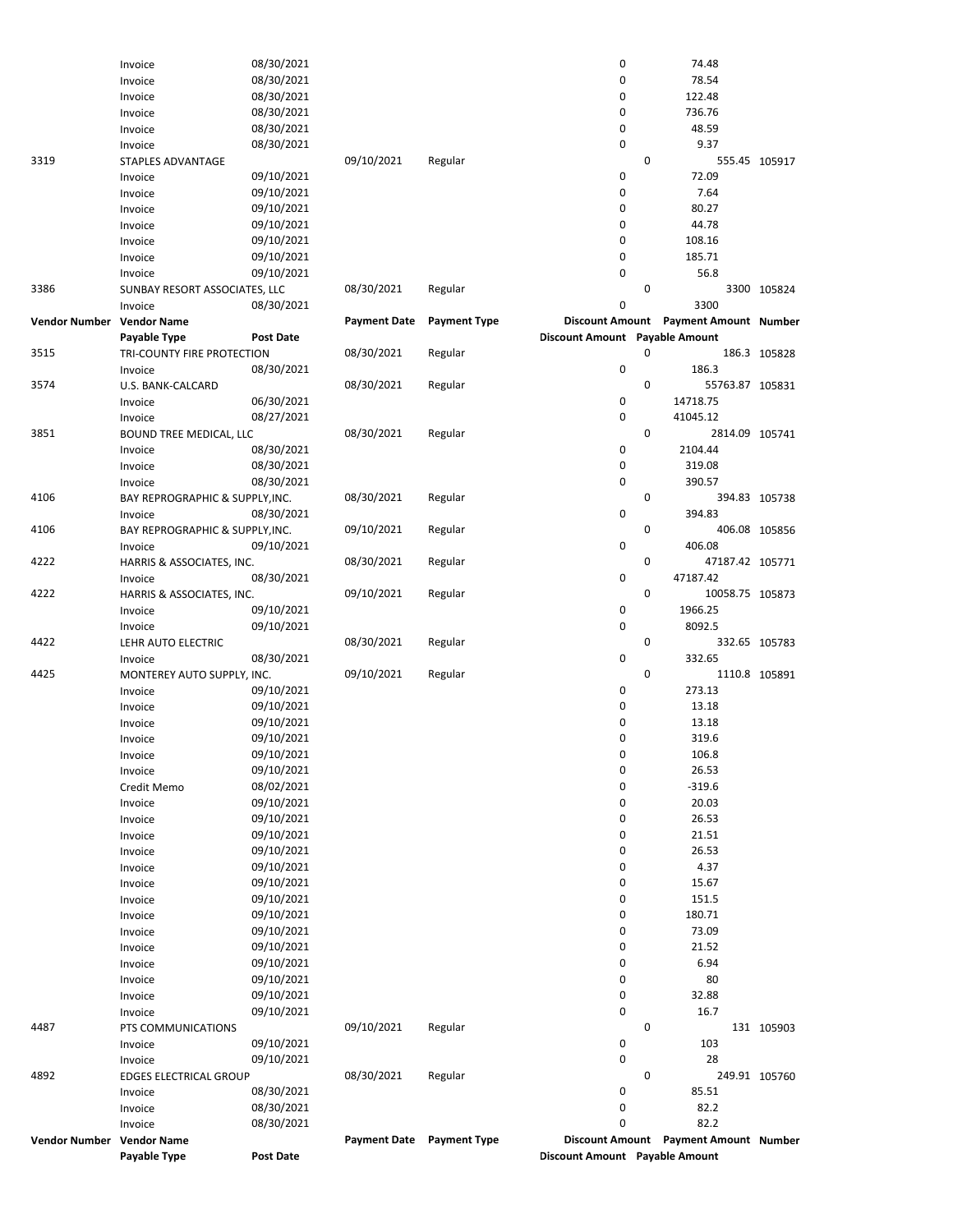| 4896                                  | DEPARTMENT OF JUSTICE                    |                  | 09/10/2021   | Regular             |                                | 0           |                                       | 352 105868               |
|---------------------------------------|------------------------------------------|------------------|--------------|---------------------|--------------------------------|-------------|---------------------------------------|--------------------------|
|                                       | Invoice                                  | 09/10/2021       |              |                     | 0                              |             | 64                                    |                          |
|                                       | Invoice                                  | 09/10/2021       |              |                     | 0                              |             | 288                                   |                          |
| <b>Vendor Number Vendor Name</b>      |                                          |                  | Payment Date | <b>Payment Type</b> |                                |             | Discount Amount Payment Amount Number |                          |
|                                       | Payable Type                             | Post Date        |              |                     | Discount Amount Payable Amount |             |                                       |                          |
| <b>Bank Code: PY-Payroll Payables</b> |                                          |                  |              |                     |                                |             |                                       |                          |
| 4920                                  | ICMA RETIREMENT TRUST-457                |                  | 09/10/2021   | <b>Bank Draft</b>   |                                | 0           |                                       | 33866.54 b674d4f991      |
|                                       | Invoice                                  | 09/09/2021       |              |                     | 0                              |             | 33866.54                              |                          |
| Vendor Number Vendor Name             |                                          |                  | Payment Date | <b>Payment Type</b> |                                |             | Discount Amount Payment Amount Number |                          |
|                                       | Payable Type                             | <b>Post Date</b> |              |                     | Discount Amount Payable Amount |             |                                       |                          |
| <b>Bank Code: AP-Regular Payables</b> |                                          |                  |              |                     |                                |             |                                       |                          |
| 4970                                  | <b>WHITSON ENGINEERS</b>                 |                  | 08/30/2021   | Regular             |                                | $\mathbf 0$ |                                       | 17277 105839             |
|                                       | Invoice                                  | 06/30/2021       |              |                     | 0                              |             | 6891.5                                |                          |
|                                       |                                          |                  |              |                     |                                |             |                                       |                          |
|                                       | Invoice                                  | 08/30/2021       |              |                     | 0<br>0                         |             | 808.5                                 |                          |
|                                       | Invoice                                  | 08/30/2021       |              |                     |                                |             | 9577                                  |                          |
| Vendor Number Vendor Name             |                                          |                  | Payment Date | <b>Payment Type</b> |                                |             | Discount Amount Payment Amount Number |                          |
|                                       | Payable Type                             | Post Date        |              |                     | Discount Amount Payable Amount |             |                                       |                          |
| <b>Bank Code: PY-Payroll Payables</b> |                                          |                  |              |                     |                                |             |                                       |                          |
| 5144                                  | STATE OF CALIFORNIA                      |                  | 09/10/2021   | <b>Bank Draft</b>   |                                | 0           |                                       | 26152.01 0-097-854-368   |
|                                       | Invoice                                  | 09/09/2021       |              |                     | 0                              |             | 26152.01                              |                          |
| Vendor Number Vendor Name             |                                          |                  | Payment Date | <b>Payment Type</b> |                                |             | Discount Amount Payment Amount Number |                          |
|                                       | Payable Type                             | Post Date        |              |                     | Discount Amount Payable Amount |             |                                       |                          |
| <b>Bank Code: AP-Regular Payables</b> |                                          |                  |              |                     |                                |             |                                       |                          |
| 5163                                  | DON CHAPIN COMPANY, INC.                 |                  | 09/02/2021   | Regular             |                                | 0           |                                       | 10605 105842             |
|                                       | Invoice                                  | 06/30/2021       |              |                     | 0                              |             | 10605                                 |                          |
| Vendor Number Vendor Name             |                                          |                  | Payment Date | <b>Payment Type</b> |                                |             | Discount Amount Payment Amount Number |                          |
|                                       | Payable Type                             | Post Date        |              |                     | Discount Amount Payable Amount |             |                                       |                          |
| <b>Bank Code: PY-Payroll Payables</b> |                                          |                  |              |                     |                                |             |                                       |                          |
| 5264                                  | RABOBANK, N.A.                           |                  | 09/10/2021   | <b>Bank Draft</b>   |                                | 0           |                                       | 68607.85 270165344732973 |
|                                       | Invoice                                  | 09/09/2021       |              |                     | 0                              |             | 68607.85                              |                          |
| 5264                                  | RABOBANK, N.A.                           |                  | 09/10/2021   | <b>Bank Draft</b>   |                                | 0           |                                       | 18440.21 270165344732973 |
|                                       |                                          | 09/09/2021       |              |                     | 0                              |             | 18440.21                              |                          |
| 5264                                  | Invoice                                  |                  | 09/10/2021   | <b>Bank Draft</b>   |                                | 0           |                                       |                          |
|                                       | RABOBANK, N.A.                           |                  |              |                     |                                |             |                                       | 14.36 270165344732973    |
|                                       | Invoice                                  | 09/09/2021       |              |                     | 0                              |             | 14.36                                 |                          |
| Vendor Number Vendor Name             |                                          |                  | Payment Date | <b>Payment Type</b> |                                |             | Discount Amount Payment Amount Number |                          |
|                                       | Payable Type                             | Post Date        |              |                     |                                |             |                                       |                          |
|                                       |                                          |                  |              |                     | Discount Amount Payable Amount |             |                                       |                          |
| <b>Bank Code: AP-Regular Payables</b> |                                          |                  |              |                     |                                |             |                                       |                          |
| 5272                                  | <b>CITY OF SEASIDE</b>                   |                  | 08/30/2021   | Regular             |                                | 0           |                                       | 46.6 105745              |
|                                       | Invoice                                  | 08/30/2021       |              |                     | 0                              |             | 46.6                                  |                          |
| 5272                                  | <b>CITY OF SEASIDE</b>                   |                  | 08/30/2021   | Regular             |                                | 0           | 2202.48 105746                        |                          |
|                                       | Invoice                                  | 06/30/2021       |              |                     | 0                              |             | 2202.48                               |                          |
| 5443                                  | <b>ULINE</b>                             |                  | 09/10/2021   | Regular             |                                | $\Omega$    |                                       | 99 105921                |
|                                       | Invoice                                  | 09/10/2021       |              |                     | 0                              |             | 99                                    |                          |
|                                       |                                          |                  |              |                     |                                | 0           |                                       |                          |
| 5523                                  | ADVANCE WATER ENGINEERING, INC.          |                  | 08/30/2021   | Regular             |                                |             |                                       | 266.25 105731            |
|                                       | Invoice                                  | 08/30/2021       |              |                     | 0                              |             | 266.25                                |                          |
| 5753                                  | <b>HEIHACHIRO TAKARABE</b>               |                  | 09/10/2021   | Regular             |                                | 0           |                                       | 103.95 105874            |
|                                       | Invoice                                  | 09/10/2021       |              |                     | 0                              |             | 103.95                                |                          |
| 5873                                  | UNITED SITE SERVICES OF CALIFORNIA, INC. |                  | 08/30/2021   | Regular             |                                | 0           |                                       | 49.66 105832             |
|                                       | Invoice                                  | 08/30/2021       |              |                     | 0                              |             | 49.66                                 |                          |
| 5875                                  | HINDERLITER, de LLAMAS & ASSOCIATES      |                  | 08/30/2021   | Regular             |                                | 0           | 3215.95 105774                        |                          |
|                                       | Invoice                                  | 06/30/2021       |              |                     | 0                              |             | 3215.95                               |                          |
| 5921                                  | MONTEREY COUNTY AUDITOR-CONTROLLER       |                  | 09/10/2021   | Regular             |                                | 0           | 30047.94 105896                       |                          |
|                                       | Invoice                                  | 09/10/2021       |              |                     | 0                              |             | 30047.94                              |                          |
| 5969                                  | FASTENAL COMPANY                         |                  | 08/30/2021   | Regular             |                                | 0           |                                       | 405.74 105763            |
|                                       | Invoice                                  | 08/30/2021       |              |                     | 0                              |             | 405.74                                |                          |
| 5969                                  | FASTENAL COMPANY                         |                  | 09/10/2021   | Regular             |                                | 0           |                                       | 51.39 105870             |
|                                       | Invoice                                  | 09/10/2021       |              |                     | 0                              |             | 51.39                                 |                          |
| 5989                                  | <b>HdL COREN &amp; CONE</b>              |                  | 08/30/2021   | Regular             |                                | 0           |                                       | 3200 105772              |
|                                       | Invoice                                  | 08/30/2021       |              |                     | 0                              |             | 3200                                  |                          |
| 5996                                  | WITMER-TYSON IMPORTS                     |                  | 09/10/2021   | Regular             |                                | 0           |                                       | 650 105927               |
|                                       | Invoice                                  | 09/10/2021       |              |                     | 0                              |             | 650                                   |                          |
| 6027                                  | RICHARDS, WATSON & GERSHON               |                  | 09/10/2021   | Regular             |                                | 0           |                                       | 907.5 105906             |
|                                       | Invoice                                  | 09/10/2021       |              |                     | 0                              |             | 27.5                                  |                          |
|                                       |                                          |                  |              |                     |                                |             |                                       |                          |
|                                       | Invoice                                  | 09/10/2021       |              |                     | 0                              |             | 880                                   |                          |
| 6161                                  | <b>EMILE ESTASSI</b>                     |                  | 08/30/2021   | Regular             |                                | 0           |                                       | 9950 105761              |
|                                       | Invoice                                  | 08/30/2021       |              |                     | 0                              |             | 9950                                  |                          |
| 6162                                  | PLAYCORE WISCONSIN INC                   |                  | 08/30/2021   | Regular             |                                | 0           |                                       | 1092.5 105809            |
| 6193                                  | Invoice<br>PURCHASE POWER                | 08/30/2021       | 08/30/2021   | Regular             | 0                              | 0           | 1092.5                                | 1000 105810              |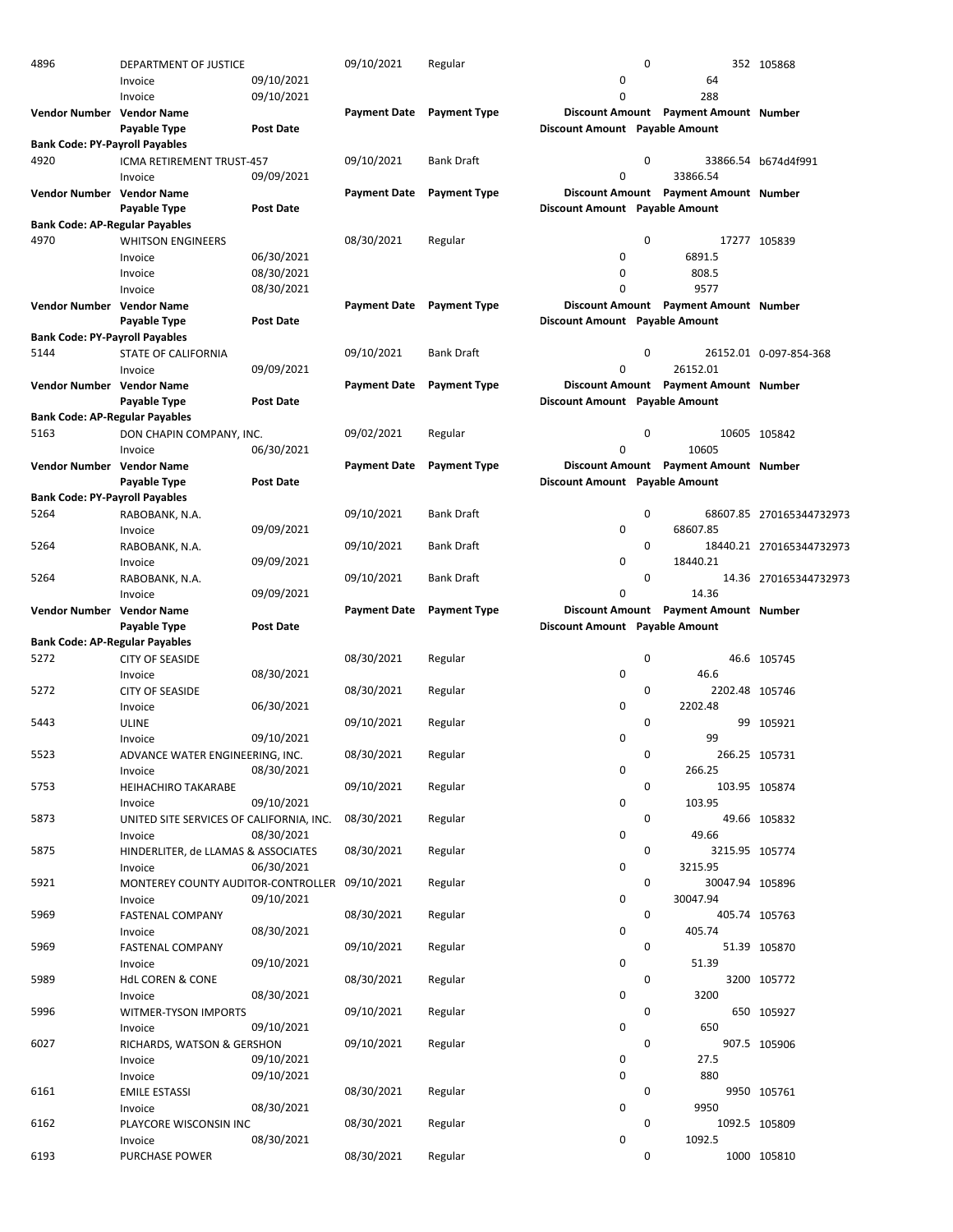|                           | Invoice                          | 08/30/2021       |                     |                     | 0                              |   | 1000                                  |               |
|---------------------------|----------------------------------|------------------|---------------------|---------------------|--------------------------------|---|---------------------------------------|---------------|
| 6195                      | SEASIDE AQUATICS CLUB, INC.      |                  | 09/10/2021          | Regular             |                                | 0 |                                       | 3000 105911   |
|                           | Invoice                          | 09/10/2021       |                     |                     | 0                              |   | 3000                                  |               |
| 6197                      | U.S. BANK EQUIPMENT FINANCE      |                  | 08/30/2021          | Regular             |                                | 0 |                                       | 197.31 105830 |
|                           | Invoice                          | 08/30/2021       |                     |                     | $\mathbf 0$                    |   | 197.31                                |               |
| 6204                      | <b>CONCERN HEALTH</b>            |                  | 08/30/2021          | Regular             |                                | 0 |                                       | 720.5 105751  |
|                           | Invoice                          | 08/30/2021       |                     |                     | 0                              |   | 720.5                                 |               |
| 6231                      | J & F LOCKWOOD, INC.             |                  | 08/30/2021          | Regular             |                                | 0 |                                       | 275.31 105776 |
|                           | Invoice                          | 08/30/2021       |                     |                     | $\mathbf 0$                    |   | 275.31                                |               |
| 6290                      | BURKE, WILLIAMS & SORENSEN, LLP  |                  | 09/10/2021          | Regular             |                                | 0 | 5658.75 105857                        |               |
|                           | Invoice                          | 09/10/2021       |                     |                     | 0                              |   | 5658.75                               |               |
| <b>Vendor Number</b>      | <b>Vendor Name</b>               |                  | <b>Payment Date</b> | <b>Payment Type</b> |                                |   | Discount Amount Payment Amount Number |               |
|                           | Payable Type                     | <b>Post Date</b> |                     |                     | Discount Amount Payable Amount |   |                                       |               |
| 6306                      | <b>GAVILAN PEST CONTROL</b>      |                  | 08/30/2021          | Regular             |                                | 0 |                                       | 65 105765     |
|                           | Invoice                          | 08/30/2021       |                     |                     | 0                              |   | 65                                    |               |
| 6530                      | <b>SUN STREET CENTERS</b>        |                  | 08/30/2021          | Regular             |                                | 0 | 3700.55 105823                        |               |
|                           |                                  |                  |                     |                     | 0                              |   | 3700.55                               |               |
|                           | Invoice                          | 06/30/2021       |                     |                     |                                |   |                                       |               |
| 6553                      | <b>COMCAST</b>                   |                  | 08/30/2021          | Regular             |                                | 0 |                                       | 121.5 105747  |
|                           | Invoice                          | 08/30/2021       |                     |                     | 0                              |   | 121.5                                 |               |
| 6553                      | <b>COMCAST</b>                   |                  | 08/30/2021          | Regular             |                                | 0 |                                       | 300.06 105748 |
|                           | Invoice                          | 08/30/2021       |                     |                     | 0                              |   | 300.06                                |               |
| 6553                      | <b>COMCAST</b>                   |                  | 09/10/2021          | Regular             |                                | 0 |                                       | 70.3 105864   |
|                           | Invoice                          | 09/10/2021       |                     |                     | $\mathbf 0$                    |   | 70.3                                  |               |
| 6664                      | QUALITY WATER ENTERPRISES INC    |                  | 09/10/2021          | Regular             |                                | 0 |                                       | 284 105904    |
|                           | Invoice                          | 09/10/2021       |                     |                     | 0                              |   | 284                                   |               |
| 6671                      | <b>VERIZON WIRELESS</b>          |                  | 08/30/2021          | Regular             |                                | 0 |                                       | 38.01 105834  |
|                           | Invoice                          | 08/30/2021       |                     |                     | $\mathbf 0$                    |   | 38.01                                 |               |
| 6671                      | <b>VERIZON WIRELESS</b>          |                  | 09/10/2021          | Regular             |                                | 0 | 1335.63 105923                        |               |
|                           |                                  | 09/10/2021       |                     |                     | 0                              |   | 569.98                                |               |
|                           | Invoice                          |                  |                     |                     |                                |   |                                       |               |
|                           | Invoice                          | 09/10/2021       |                     |                     | 0                              |   | 179.53                                |               |
|                           | Invoice                          | 09/10/2021       |                     |                     | 0                              |   | 51.26                                 |               |
|                           | Invoice                          | 09/10/2021       |                     |                     | 0                              |   | 534.86                                |               |
| 6685                      | <b>JONES &amp; MAYER</b>         |                  | 08/30/2021          | Regular             |                                | 0 |                                       | 45 105779     |
|                           | Invoice                          | 08/30/2021       |                     |                     | 0                              |   | 45                                    |               |
| 6727                      | DATAPROSE, INC.                  |                  | 09/10/2021          | Regular             |                                | 0 |                                       | 462.72 105866 |
|                           | Invoice                          | 09/10/2021       |                     |                     | 0                              |   | 462.72                                |               |
| 6747                      | <b>AT&amp;T MOBILITY</b>         |                  | 08/30/2021          | Regular             |                                | 0 |                                       | 498.69 105737 |
|                           | Invoice                          | 08/30/2021       |                     |                     | 0                              |   | 316.11                                |               |
|                           | Invoice                          | 08/30/2021       |                     |                     | $\mathbf 0$                    |   | 182.58                                |               |
| 6970                      | ID CONCEPTS, LLC                 |                  | 09/10/2021          | Regular             |                                | 0 |                                       | 54.4 105879   |
|                           | Invoice                          | 09/10/2021       |                     |                     | 0                              |   | 54.4                                  |               |
| 7112                      | <b>ART BLACK</b>                 |                  | 08/30/2021          | Regular             |                                | 0 |                                       | 880 105735    |
|                           |                                  |                  |                     |                     | 0                              |   | 440                                   |               |
|                           | Invoice                          | 08/30/2021       |                     |                     |                                |   |                                       |               |
|                           | Invoice                          | 08/30/2021       |                     |                     | 0                              |   | 440                                   |               |
| 7130                      | SOUTH BAY REGIONAL PUBLIC SAFETY |                  | 09/10/2021          | Regular             |                                | 0 |                                       | 1260 105916   |
|                           | Invoice                          | 09/10/2021       |                     |                     | 0                              |   | 1135                                  |               |
|                           | Invoice                          | 09/10/2021       |                     |                     | 0                              |   | 125                                   |               |
| 7266                      | E2 CONSULTING ENGINEERS, INC.    |                  | 08/30/2021          | Regular             |                                | 0 | 9219.36 105759                        |               |
|                           | Invoice                          | 06/30/2021       |                     |                     | 0                              |   | 9219.36                               |               |
| 7324                      | BEAR ELECTRICAL SOLUTIONS        |                  | 08/30/2021          | Regular             |                                | 0 |                                       | 4485 105739   |
|                           | Invoice                          | 08/30/2021       |                     |                     | 0                              |   | 2530                                  |               |
|                           | Invoice                          | 08/30/2021       |                     |                     | 0                              |   | 1785                                  |               |
|                           | Invoice                          | 08/30/2021       |                     |                     | 0                              |   | 170                                   |               |
| 7488                      | L3HARRIS TECHNOLOGIES, INC.      |                  | 09/10/2021          | Regular             |                                | 0 |                                       | 838.93 105883 |
|                           | Invoice                          | 09/10/2021       |                     |                     | 0                              |   | 838.93                                |               |
| 7505                      |                                  |                  | 08/30/2021          | Regular             |                                | 0 |                                       | 150 105791    |
|                           | MONTEREY BAY ANALYTICAL SVCS.    |                  |                     |                     | 0                              |   | 125                                   |               |
|                           | Invoice                          | 08/30/2021       |                     |                     |                                |   |                                       |               |
|                           | Invoice                          | 08/30/2021       |                     |                     | 0                              |   | 25                                    |               |
| 7505                      | MONTEREY BAY ANALYTICAL SVCS.    |                  | 09/10/2021          | Regular             |                                | 0 |                                       | 1092.5 105893 |
|                           | Invoice                          | 09/10/2021       |                     |                     | 0                              |   | 530                                   |               |
| Vendor Number Vendor Name |                                  |                  | <b>Payment Date</b> | <b>Payment Type</b> |                                |   | Discount Amount Payment Amount Number |               |
|                           | Payable Type                     | <b>Post Date</b> |                     |                     | Discount Amount Payable Amount |   |                                       |               |
|                           | Invoice                          | 09/10/2021       |                     |                     | 0                              |   | 562.5                                 |               |
| 7644                      | <b>COMCAST BUSINESS</b>          |                  | 08/30/2021          | Regular             |                                | 0 | 4988.04 105749                        |               |
|                           | Invoice                          | 08/30/2021       |                     |                     | 0                              |   | 4988.04                               |               |
| 7672                      | PATRICIA A. LINTELL              |                  | 08/30/2021          | Regular             |                                | 0 |                                       | 100 105807    |
|                           | Invoice                          | 08/30/2021       |                     |                     | 0                              |   | 100                                   |               |
| 7706                      | THE TERRY HANCK BAND             |                  | 09/10/2021          | Regular             |                                | 0 |                                       | 1100 105920   |
|                           | Invoice                          | 09/10/2021       |                     |                     | 0                              |   | 1100                                  |               |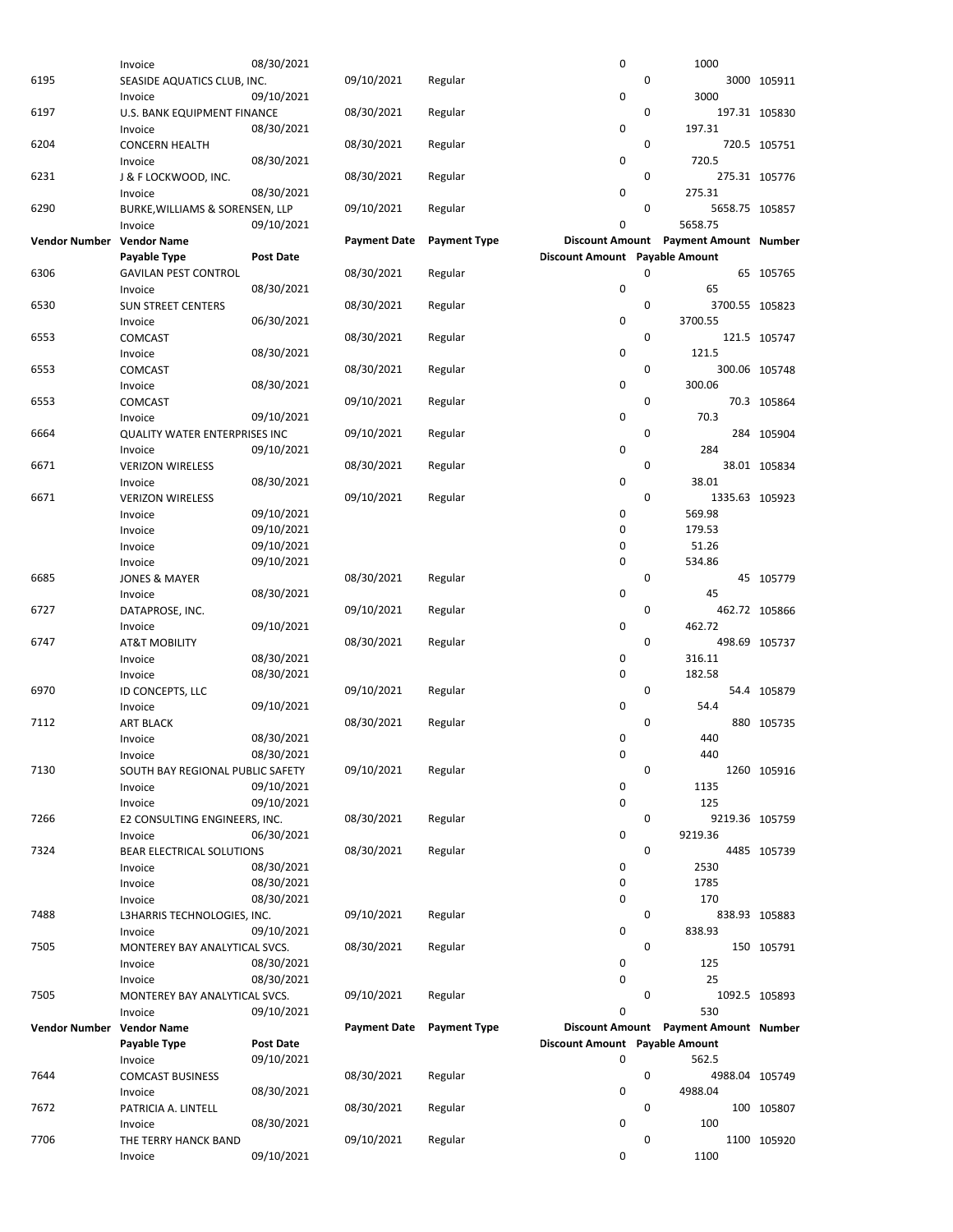| 7763                      | GREENWASTE RECOVERY, INC.                                    | 08/30/2021               | 08/30/2021          | Regular             | 0                              | $\mathbf 0$ | 33.54                                 | 33.54 105769  |
|---------------------------|--------------------------------------------------------------|--------------------------|---------------------|---------------------|--------------------------------|-------------|---------------------------------------|---------------|
| 7924                      | Invoice<br><b>ROSA JONG</b>                                  |                          | 09/10/2021          | Regular             |                                | 0           |                                       | 132.2 105908  |
|                           | Invoice                                                      | 09/10/2021               |                     |                     | 0                              |             | 132.2                                 |               |
| 7996                      | <b>CIVICPLUS</b><br>Invoice                                  | 09/10/2021               | 09/10/2021          | Regular             | 0                              | 0           | 4656.98 105863<br>3906.98             |               |
|                           | Invoice                                                      | 09/10/2021               |                     |                     | 0                              |             | 750                                   |               |
| 8022                      | JEFF K. BILLS                                                |                          | 08/30/2021          | Regular             |                                | 0           |                                       | 4500 105777   |
|                           | Invoice                                                      | 08/30/2021               |                     |                     | 0                              |             | 4500                                  |               |
| 8022                      | JEFF K. BILLS<br>Invoice                                     | 09/10/2021               | 09/10/2021          | Regular             | 0                              | $\mathbf 0$ | 400                                   | 400 105880    |
| 8129                      | VORTEX INDUSTRIES, INC.                                      |                          | 08/30/2021          | Regular             |                                | 0           | 1150.12 105836                        |               |
|                           | Invoice                                                      | 08/30/2021               |                     |                     | 0                              |             | 1150.12                               |               |
| 8142                      | US FOODS, INC.                                               |                          | 08/30/2021          | Regular             |                                | 0           |                                       | 941.84 105833 |
|                           | Invoice                                                      | 08/30/2021               |                     |                     | 0                              |             | 941.84                                |               |
| 8202                      | OPERATION SECOND CHOICE<br>Invoice                           | 08/30/2021               | 08/30/2021          | Regular             | 0                              | 0           | 3000                                  | 3000 105798   |
| 8233                      | <b>HERC RENTALS</b>                                          |                          | 09/10/2021          | Regular             |                                | $\mathbf 0$ |                                       | 203.63 105875 |
|                           | Invoice                                                      | 09/10/2021               |                     |                     | 0                              |             | 203.63                                |               |
| 8273                      | SMILE BUSINESS PRODUCTS, INC.                                |                          | 09/02/2021          | Regular             |                                | 0           |                                       | 89.3 105849   |
| 8273                      | Invoice<br>SMILE BUSINESS PRODUCTS, INC.                     | 06/30/2021               | 09/10/2021          | Regular             | 0                              | 0           | 89.3                                  | 300.27 105914 |
|                           | Invoice                                                      | 09/10/2021               |                     |                     | 0                              |             | 207.73                                |               |
|                           | Invoice                                                      | 09/10/2021               |                     |                     | 0                              |             | 92.54                                 |               |
| 8338                      | <b>FEDEX</b>                                                 |                          | 09/10/2021          | Regular             |                                | 0           |                                       | 19.11 105871  |
| 8375                      | Invoice                                                      | 09/10/2021               | 08/30/2021          |                     | 0                              | 0           | 19.11                                 |               |
|                           | STATE WATER RES. CONTROL BOARD<br>Invoice                    | 06/30/2021               |                     | Regular             | 0                              |             | 421                                   | 421 105821    |
| 8455                      | JERRY BLACKWELDER                                            |                          | 08/30/2021          | Regular             |                                | 0           |                                       | 100 105778    |
|                           | Invoice                                                      | 08/30/2021               |                     |                     | 0                              |             | 100                                   |               |
| 8464                      | MONTEREY COUNTY ENVIRONMENTAL HEAL 08/30/2021                |                          |                     | Regular             |                                | 0           | 1355.33 105793                        |               |
| 8464                      | Invoice<br>MONTEREY COUNTY ENVIRONMENTAL HEAL 08/30/2021     | 06/30/2021               |                     | Regular             | 0                              | $\mathbf 0$ | 1355.33                               | 1149 105794   |
|                           | Invoice                                                      | 08/30/2021               |                     |                     | 0                              |             | 1149                                  |               |
|                           |                                                              |                          |                     |                     |                                |             |                                       |               |
| 8598                      | THE ONLY WAY OUTREACH MINISTRY                               |                          | 09/10/2021          | Regular             |                                | $\mathbf 0$ |                                       | 7361 105919   |
|                           | Invoice                                                      | 06/30/2021               |                     |                     | 0                              |             | 3381                                  |               |
|                           | Invoice                                                      | 06/30/2021               |                     |                     | $\Omega$                       |             | 3980                                  |               |
| Vendor Number Vendor Name |                                                              | <b>Post Date</b>         | <b>Payment Date</b> | <b>Payment Type</b> |                                |             | Discount Amount Payment Amount Number |               |
| 8755                      | Payable Type<br>TRUST TWO - CORONA 1997 TRUST                |                          | 08/30/2021          | Regular             | Discount Amount Payable Amount | $\mathbf 0$ |                                       | 2730 105829   |
|                           | Invoice                                                      | 08/30/2021               |                     |                     | 0                              |             | 2730                                  |               |
| 8791                      | <b>MONTEREY ONE WATER</b>                                    |                          | 08/30/2021          | Regular             |                                | 0           | 3463.14 105796                        |               |
|                           | Invoice                                                      | 08/30/2021               |                     |                     | 0                              |             | 60.36                                 |               |
|                           | Invoice                                                      | 08/30/2021               |                     |                     | 0                              |             | 20.89                                 |               |
|                           | Invoice                                                      | 08/30/2021               |                     |                     | 0                              |             | 20.89                                 |               |
|                           | Invoice                                                      | 08/30/2021               |                     |                     | 0                              |             | 88.39                                 |               |
|                           | Invoice                                                      | 08/30/2021               |                     |                     | 0                              |             | 88.39                                 |               |
|                           | Invoice                                                      | 08/30/2021               |                     |                     | 0                              |             | 60.36                                 |               |
|                           | Invoice                                                      | 08/30/2021               |                     |                     | 0                              |             | 301.81                                |               |
|                           | Invoice                                                      | 08/30/2021               |                     |                     | 0                              |             | 20.89                                 |               |
|                           | Invoice                                                      | 08/30/2021               |                     |                     | 0                              |             | 88.39                                 |               |
|                           | Invoice                                                      | 08/30/2021               |                     |                     | 0<br>0                         |             | 964.83                                |               |
|                           | Invoice<br>Invoice                                           | 08/30/2021               |                     |                     | 0                              |             | 88.39<br>1200.84                      |               |
|                           | Invoice                                                      | 08/30/2021<br>08/30/2021 |                     |                     | 0                              |             | 181.09                                |               |
|                           | Invoice                                                      | 08/30/2021               |                     |                     | 0                              |             | 242.78                                |               |
|                           | Invoice                                                      | 08/30/2021               |                     |                     | 0                              |             | 34.84                                 |               |
| 8892                      | NCI AFFILIATES, INC.                                         |                          | 09/10/2021          | Regular             |                                | 0           |                                       | 1350 105898   |
|                           | Invoice                                                      | 09/10/2021               |                     |                     | 0                              |             | 1350                                  |               |
| 8995                      | <b>ABBY BUKOFZER</b>                                         |                          | 09/10/2021          | Regular             |                                | 0           |                                       | 64.4 105851   |
|                           | Invoice                                                      | 09/10/2021               |                     |                     | 0                              |             | 64.4                                  |               |
| 9057                      | MILLETTE CONSTRUCTION                                        |                          | 09/02/2021          | Regular             |                                | 0           |                                       | 24999 105844  |
|                           | Invoice                                                      | 06/30/2021               |                     |                     | 0                              |             | 17950                                 |               |
|                           | Invoice                                                      | 06/30/2021               |                     |                     | 0                              |             | 7049                                  |               |
| 9084                      | BUCHER MUNICIPAL NORTH AMERICA INC.                          |                          | 08/30/2021          | Regular             |                                | 0           |                                       | 780.41 105742 |
|                           | Invoice                                                      | 08/30/2021               |                     |                     | 0                              |             | 780.41                                |               |
| 9104                      | SCHAAF & WHEELER, CONSULTING CIVIL ENC 09/10/2021<br>Invoice | 09/10/2021               |                     | Regular             | 0                              | 0           | 225                                   | 225 105910    |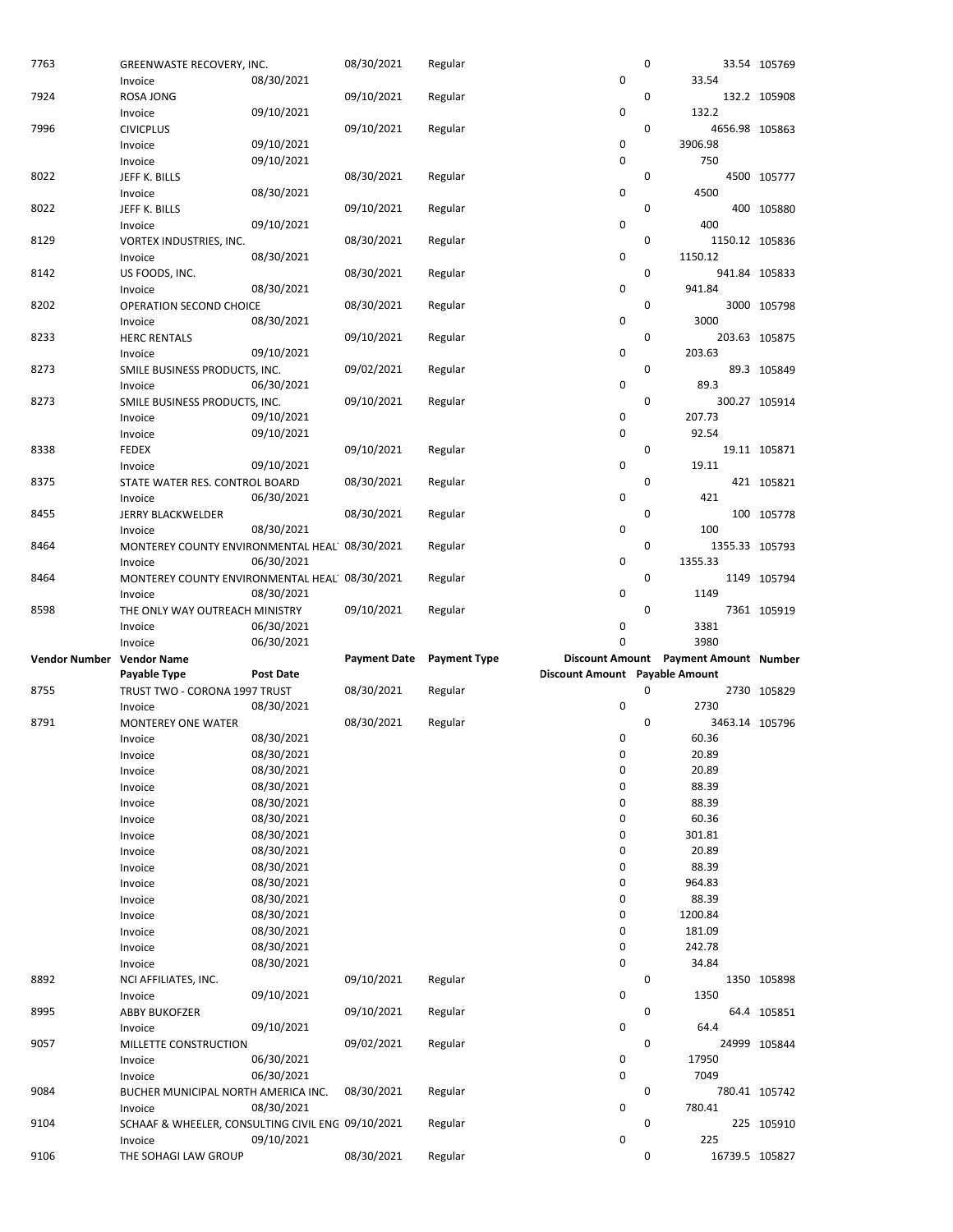|                      | Invoice                                            | 08/30/2021       |                     |                     | 0                              |   | 16739.5                               |                |
|----------------------|----------------------------------------------------|------------------|---------------------|---------------------|--------------------------------|---|---------------------------------------|----------------|
| 9157                 | <b>GREG S. OMOTO</b>                               |                  | 08/30/2021          | Regular             |                                | 0 |                                       | 280 105770     |
|                      | Invoice                                            | 08/30/2021       |                     |                     | 0                              |   | 280                                   |                |
| 9212                 | <b>WEX BANK</b>                                    |                  | 09/10/2021          | Regular             |                                | 0 |                                       | 310.37 105926  |
|                      | Invoice                                            | 09/10/2021       |                     |                     | 0                              |   | 310.37                                |                |
| 9226                 | CONDOR SECURITY OF AMERICA, INC.                   |                  | 08/30/2021          | Regular             |                                | 0 |                                       | 600 105752     |
|                      | Invoice                                            | 08/30/2021       |                     |                     | 0                              |   | 600                                   |                |
| 9246                 | SeeClickFix, Inc.                                  |                  | 09/10/2021          | Regular             |                                | 0 | 6825.04 105912                        |                |
|                      |                                                    |                  |                     |                     | 0                              |   | 2100.04                               |                |
|                      | Invoice                                            | 09/10/2021       |                     |                     |                                |   |                                       |                |
|                      | Invoice                                            | 09/10/2021       |                     |                     | 0                              |   | 4725                                  |                |
| 9313                 | MANUEL L. LOPEZ & LINDA L. LOPEZ                   |                  | 09/10/2021          | Regular             |                                | 0 |                                       | 140 105886     |
|                      | Invoice                                            | 09/10/2021       |                     |                     | 0                              |   | 140                                   |                |
| 9387                 | NORMAN A. TRAUB ASSOCIATES LLC                     |                  | 09/02/2021          | Regular             |                                | 0 | 5597.21 105845                        |                |
|                      | Invoice                                            | 06/30/2021       |                     |                     | 0                              |   | 1200                                  |                |
|                      | Invoice                                            | 08/31/2021       |                     |                     | 0                              |   | 4397.21                               |                |
| 9409                 | <b>STURDY OIL COMPANY</b>                          |                  | 08/30/2021          | Regular             |                                | 0 | 10447.79 105822                       |                |
|                      | Invoice                                            | 08/30/2021       |                     |                     | 0                              |   | 10447.79                              |                |
| 9428                 | TERMINIX INTERNATIONAL COMPANY LTD. P 08/30/2021   |                  |                     | Regular             |                                | 0 |                                       | 157 105826     |
|                      | Invoice                                            | 08/30/2021       |                     |                     | 0                              |   | 157                                   |                |
| <b>Vendor Number</b> | <b>Vendor Name</b>                                 |                  | <b>Payment Date</b> | <b>Payment Type</b> |                                |   | Discount Amount Payment Amount Number |                |
|                      | Payable Type                                       | <b>Post Date</b> |                     |                     | Discount Amount Payable Amount |   |                                       |                |
|                      |                                                    |                  |                     |                     |                                |   |                                       |                |
| 9469                 | GOLDEN STATE TRUCK & TRAILER REPAIR, IN 08/30/2021 |                  |                     | Regular             |                                | 0 | 9239.12 105766                        |                |
|                      | Invoice                                            | 06/30/2021       |                     |                     | 0                              |   | 9239.12                               |                |
| 9483                 | KEY & YOUNG, INC.                                  |                  | 08/30/2021          | Regular             |                                | 0 |                                       | 322.71 105781  |
|                      | Invoice                                            | 08/30/2021       |                     |                     | 0                              |   | 322.71                                |                |
| 9503                 | A. TEICHERT & SON, INC.                            |                  | 08/30/2021          | Regular             |                                | 0 |                                       | 20235 105730   |
|                      | Invoice                                            | 06/30/2021       |                     |                     | 0                              |   | 20235                                 |                |
| 9510                 | OLYMPUS AND ASSOCIATES, INC.                       |                  | 09/02/2021          | Regular             |                                | 0 | 16251.64 105846                       |                |
|                      | Invoice                                            | 06/30/2021       |                     |                     | 0                              |   | 8125.82                               |                |
|                      | Invoice                                            | 08/31/2021       |                     |                     | 0                              |   | 8125.82                               |                |
| 9511                 | RJV INVESTMENTS, LLC.                              |                  | 08/30/2021          | Regular             |                                | 0 |                                       | 1530 105811    |
|                      | Invoice                                            | 08/30/2021       |                     |                     | 0                              |   | 1530                                  |                |
| 9528                 |                                                    |                  | 08/30/2021          |                     |                                | 0 |                                       |                |
|                      | <b>FARIS NEMRI</b>                                 |                  |                     | Regular             |                                |   |                                       | 11220 105762   |
|                      | Invoice                                            | 06/30/2021       |                     |                     | 0                              |   | 6820                                  |                |
|                      | Invoice                                            | 08/30/2021       |                     |                     | 0                              |   | 4400                                  |                |
| 9532                 | MANGOLD PROPERTY MANAGEMENT, INC.                  |                  | 08/30/2021          | Regular             |                                | 0 |                                       | 2550 105786    |
|                      | Invoice                                            | 08/30/2021       |                     |                     | 0                              |   | 2550                                  |                |
| 9575                 | DARRELL RICHARDS                                   |                  | 08/30/2021          | Regular             |                                | 0 |                                       | 175 105753     |
|                      | Invoice                                            | 08/30/2021       |                     |                     | 0                              |   | 175                                   |                |
| 9579                 | CITYGATE ASSOCIATES, LLC                           |                  | 09/10/2021          | Regular             |                                | 0 | 5057.06 105862                        |                |
|                      | Invoice                                            | 09/10/2021       |                     |                     | 0                              |   | 5057.06                               |                |
| 9584                 | CALIFORNIA AMERICAN WATER                          |                  | 09/02/2021          | Regular             |                                | 0 |                                       | 426.45 105840  |
|                      | Invoice                                            | 06/30/2021       |                     |                     | 0                              |   | 275.59                                |                |
|                      | Invoice                                            | 08/31/2021       |                     |                     | 0                              |   | 150.86                                |                |
| 9592                 | SEASIDE HOUSING LP                                 |                  | 08/30/2021          | Regular             |                                | 0 | 8701.35 105813                        |                |
|                      | Invoice                                            | 06/30/2021       |                     |                     | 0                              |   | 1321.3                                |                |
|                      |                                                    | 08/30/2021       |                     |                     |                                |   | 1457                                  |                |
|                      | Invoice                                            |                  |                     |                     | 0                              |   |                                       |                |
|                      | Invoice                                            | 06/30/2021       |                     |                     | 0                              |   | 3074.05                               |                |
|                      | Invoice                                            | 08/30/2021       |                     |                     | 0                              |   | 2849                                  |                |
| 9592                 | SEASIDE HOUSING LP                                 |                  | 09/02/2021          | Regular             |                                | 0 |                                       | 4287 105848    |
|                      | Invoice                                            | 06/30/2021       |                     |                     | 0                              |   | 1429                                  |                |
|                      | Invoice                                            | 08/31/2021       |                     |                     | 0                              |   | 2858                                  |                |
| 9611                 | 36 NORTH PROPERTIES INC.                           |                  | 08/30/2021          | Regular             |                                | 0 |                                       | 3035.54 105729 |
|                      | Invoice                                            | 08/30/2021       |                     |                     | 0                              |   | 3035.54                               |                |
| 9645                 | <b>SILVER &amp; WRIGHT LLP</b>                     |                  | 08/30/2021          | Regular             |                                | 0 |                                       | 9172.9 105816  |
|                      | Invoice                                            | 06/30/2021       |                     |                     | 0                              |   | 5620.54                               |                |
|                      | Invoice                                            | 08/30/2021       |                     |                     | 0                              |   | 3552.36                               |                |
| 9647                 | <b>CHRIS WHEELER</b>                               |                  | 09/10/2021          | Regular             |                                | 0 |                                       | 10850 105860   |
|                      | Invoice                                            | 09/10/2021       |                     |                     | 0                              |   | 10850                                 |                |
| 9660                 | PARISI TRANSPORTATION CONSULTING INC.              |                  | 09/10/2021          | Regular             |                                | 0 | 22462.5 105900                        |                |
|                      | Invoice                                            | 09/10/2021       |                     |                     | 0                              |   | 22462.5                               |                |
|                      |                                                    |                  |                     |                     |                                |   |                                       |                |
| 9670                 | ROBERT HALF INTERNATIONAL INC.                     |                  | 08/30/2021          | Regular             |                                | 0 |                                       | 1472.4 105812  |
|                      | Invoice                                            | 08/30/2021       |                     |                     | 0                              |   | 1472.4                                |                |
| 9670                 | ROBERT HALF INTERNATIONAL INC.                     |                  | 09/10/2021          | Regular             |                                | 0 | 2742.35 105907                        |                |
|                      | Invoice                                            | 09/10/2021       |                     |                     | 0                              |   | 1288.35                               |                |
|                      | Invoice                                            | 09/10/2021       |                     |                     | 0                              |   | 1454                                  |                |
| <b>Vendor Number</b> | <b>Vendor Name</b>                                 |                  | <b>Payment Date</b> | <b>Payment Type</b> |                                |   | Discount Amount Payment Amount Number |                |
|                      | Payable Type                                       | <b>Post Date</b> |                     |                     | Discount Amount Payable Amount |   |                                       |                |
| 9675                 | SEAVIEW AFFORDABLE COMMUNITIES, L.P.               |                  | 08/30/2021          | Regular             |                                | 0 |                                       | 1530 105814    |